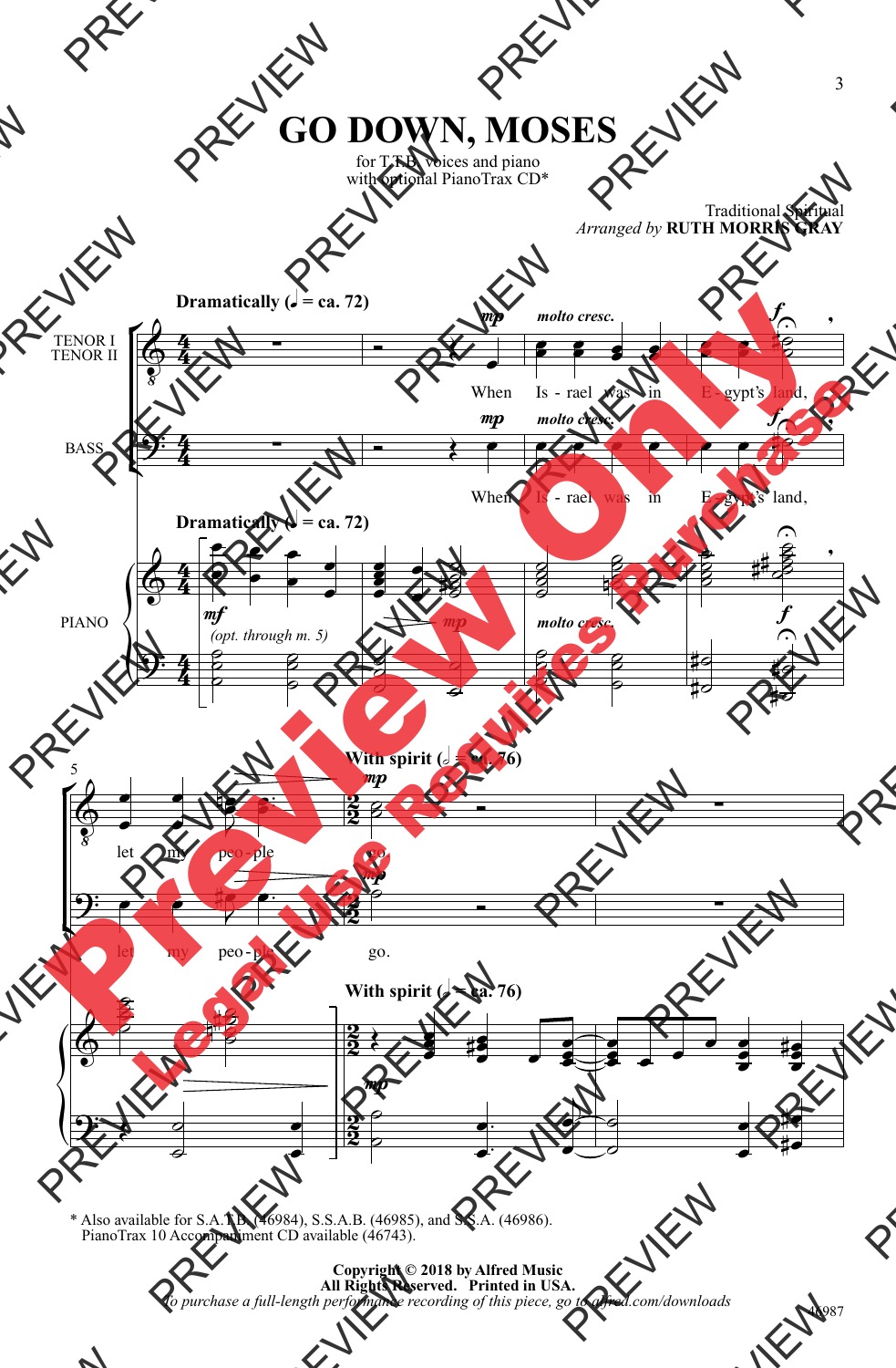

46987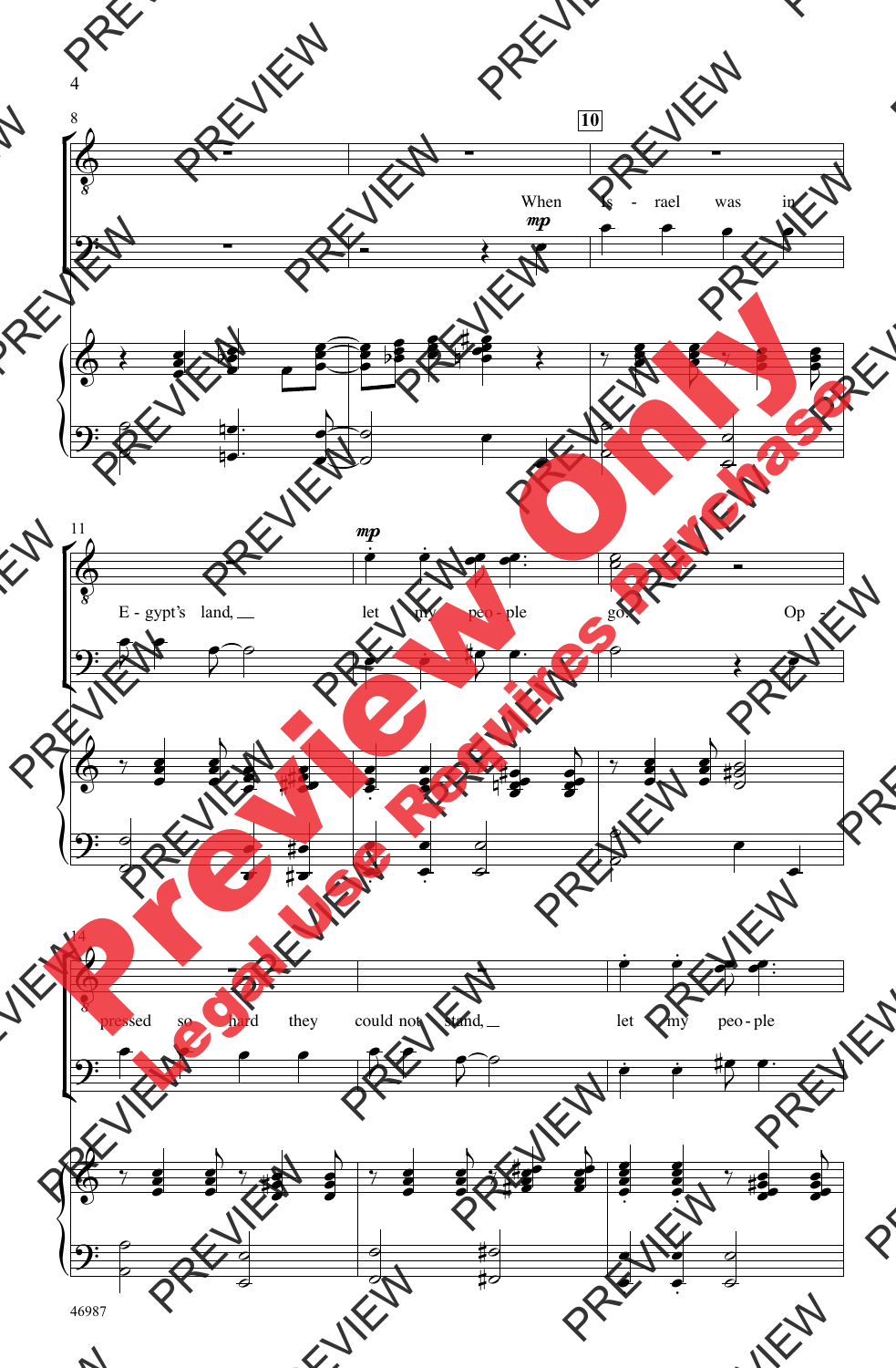

<sup>5</sup>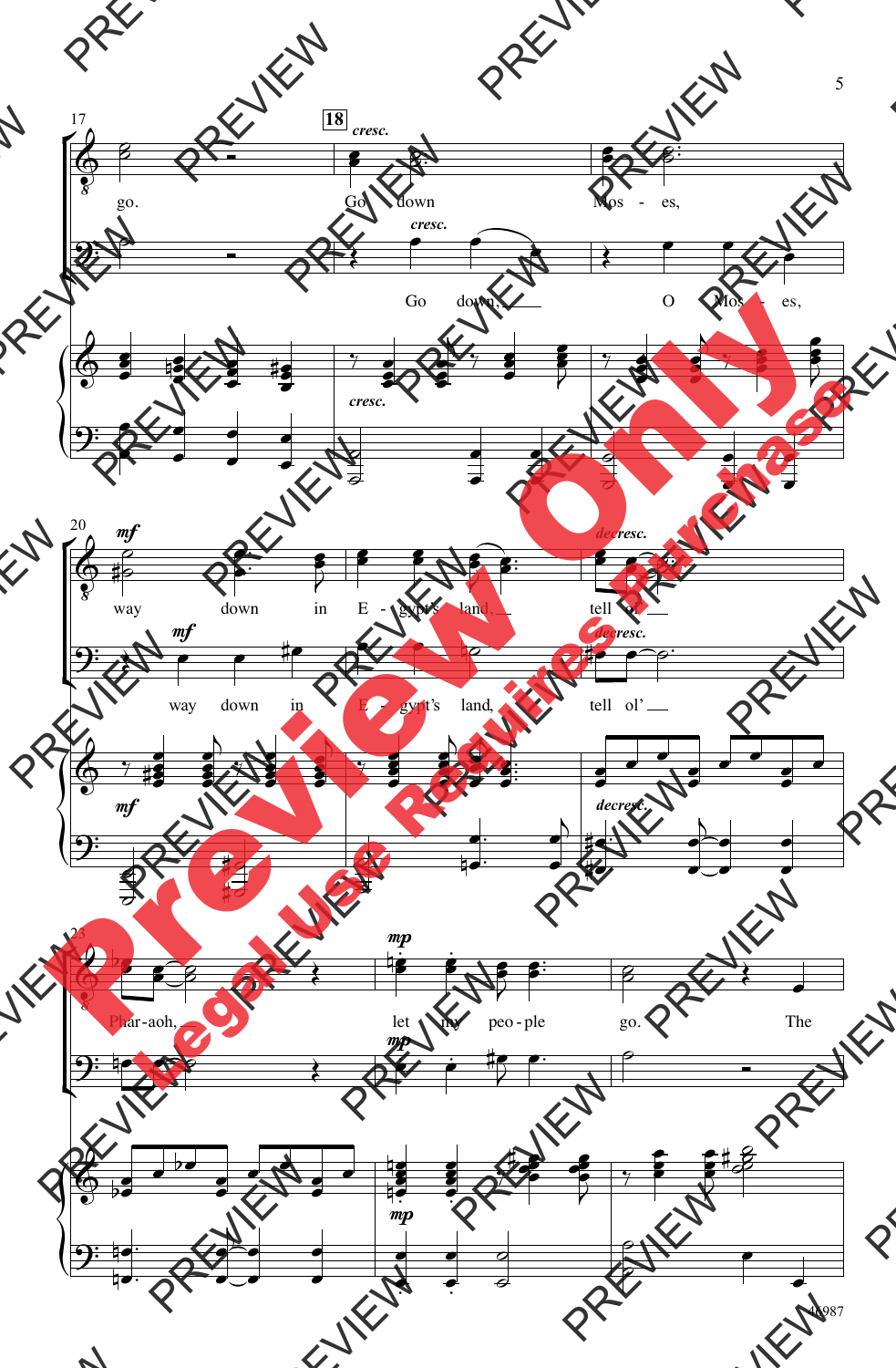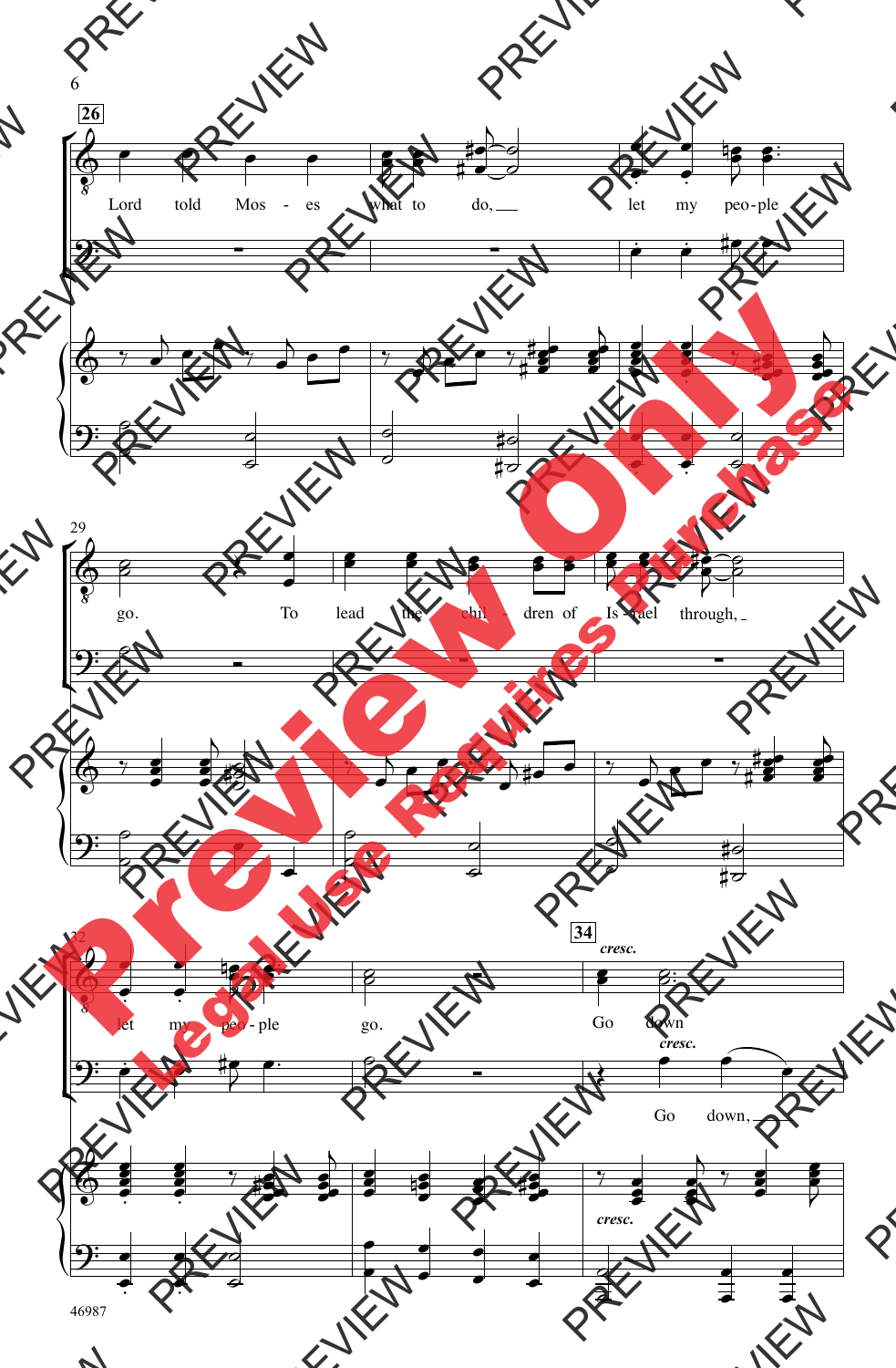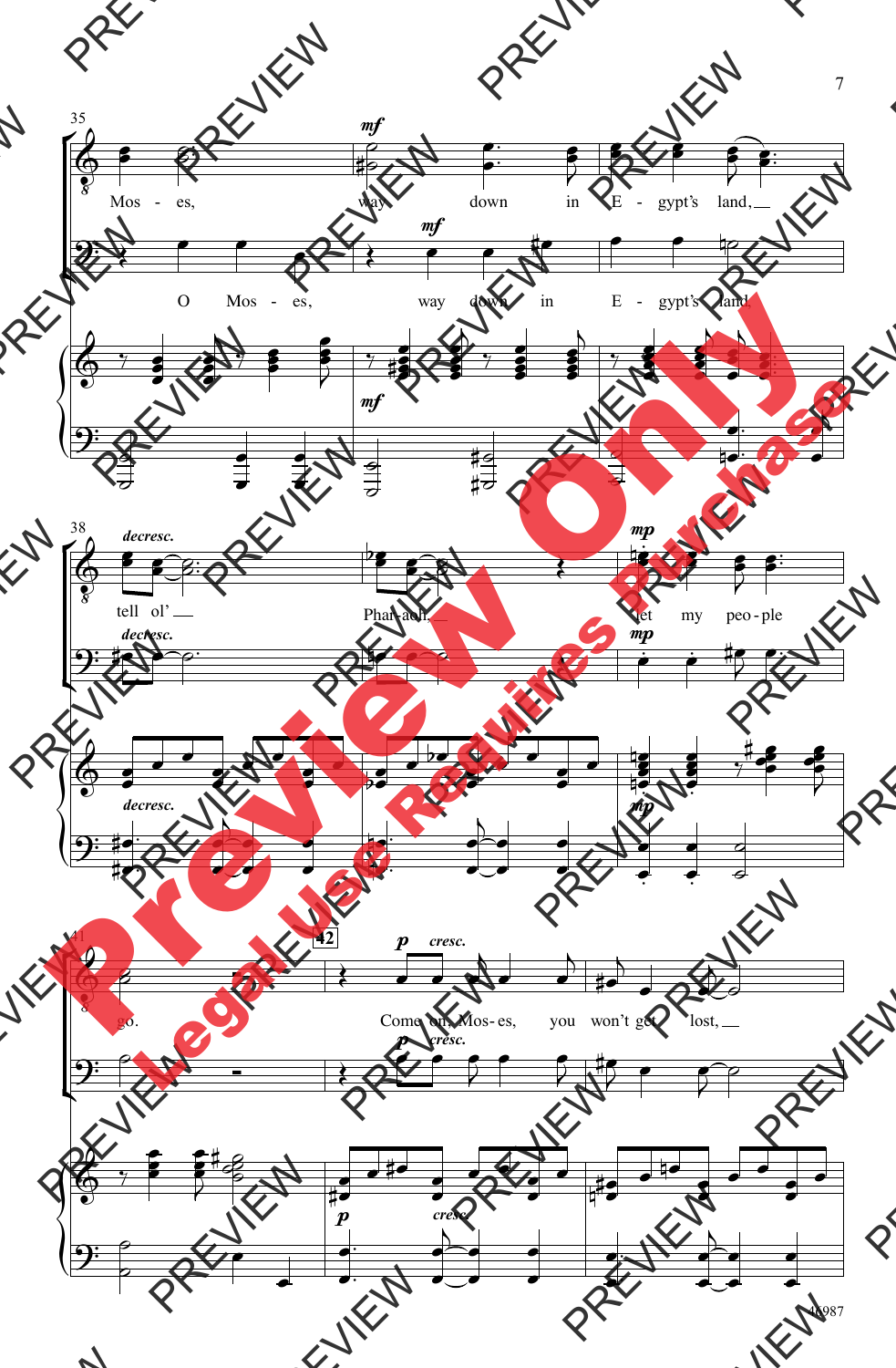

8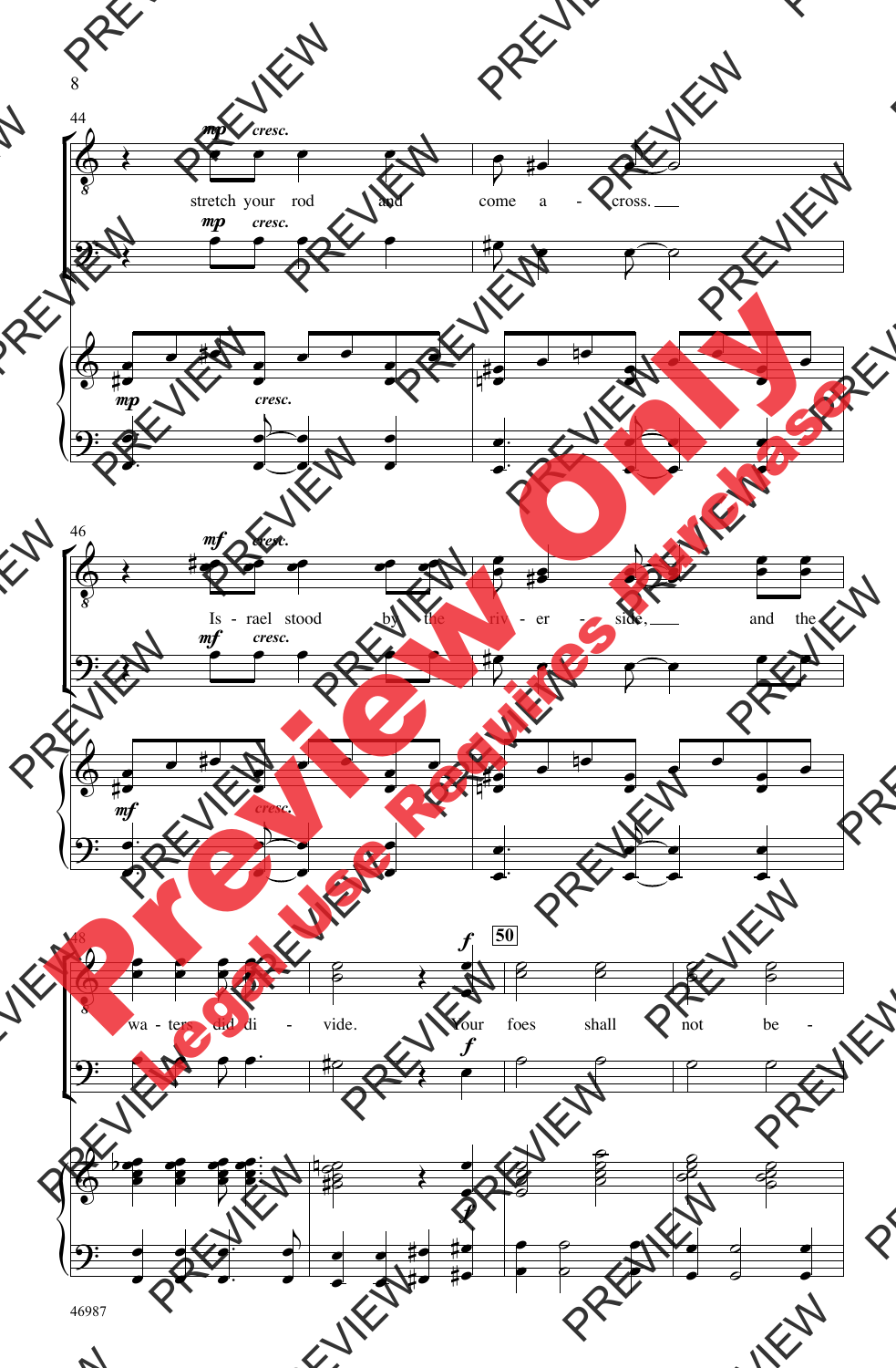